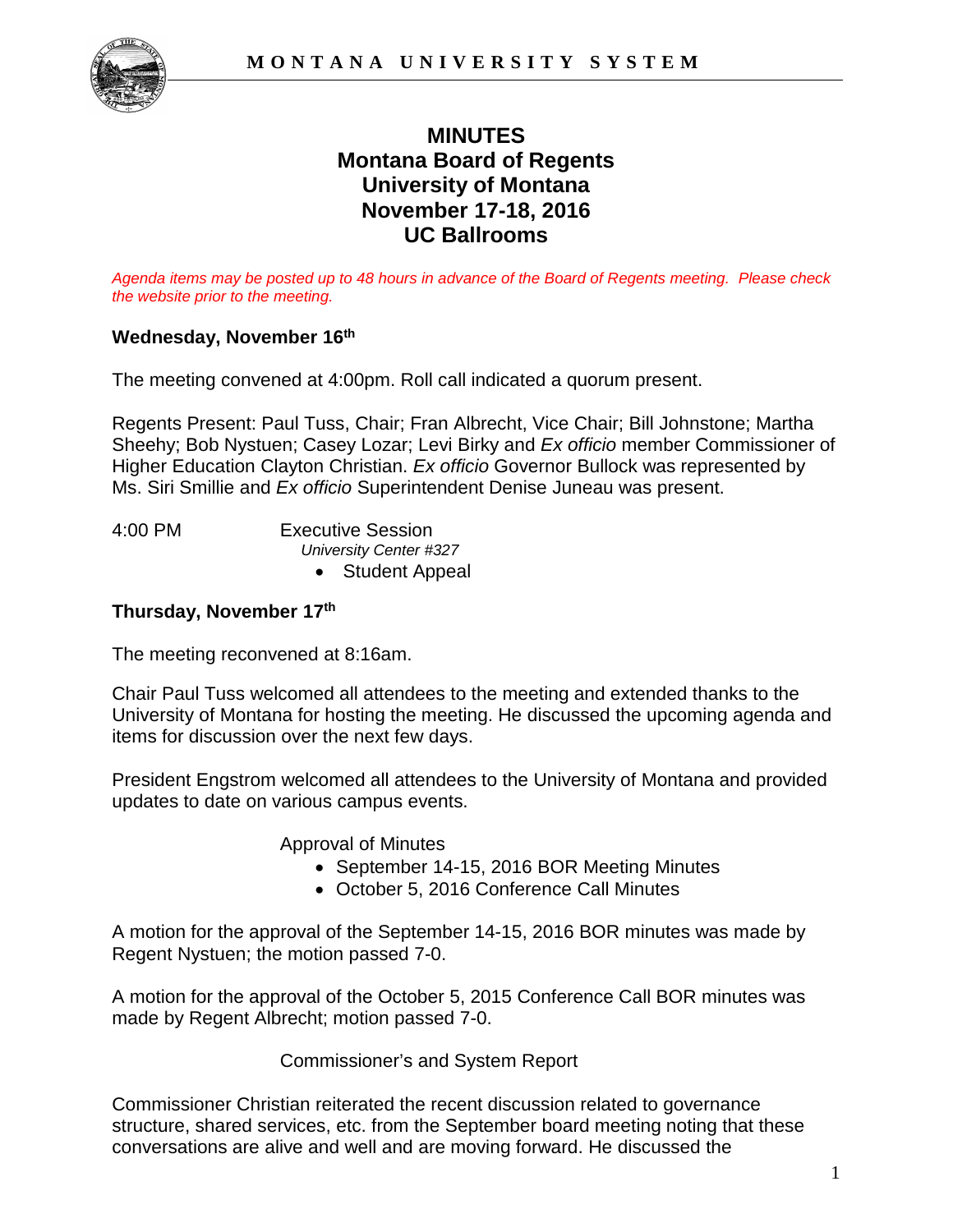

conversations to date about how institutions are funded through state appropriations, tuition, and financial aid; additionally he discussed the progression of board meetings and the consideration of moving up the timeline for approving budget possibly changing from the September meeting to the May meeting.

He discussed the recent conference held on program prioritization held at the UM campus, noting the importance it plays in relation to budget decisions. He noted that about half the colleges and universities in the nation have implemented some formal level of program prioritization. Across the country, institutions are under increased pressure to achieve their strategic goals while in the face of fiscal challenges. Montana is one of just three states that has enjoyed recent increases in state funding of higher education, but we know we must be realistic in evaluating future revenue streams. He discussed the need to calibrate and align programs closely with institutional strengths and the public's needs. The effort is not merely budgetary, but about the future of our institutions and our system. He noted the importance of having faculty and staff involvement and engagement to actively move program prioritization forward. He discussed the recent International Student Success Conference held at MSU. The conference focused on lowering barriers and silos; fostering wellness and safety, and; incentivizing institutional performance.

He congratulated President Jane Karas of Flathead Valley Community College who was recently awarded the National CEO Award for community colleges by the National Association of Community College Trustees. He reminded attendees that this legislative session is one when it will be time to get referendum authority for the MUS 6-mill levy vote in 2018. It appears on the ballot every 10 years. The 6-mill levy historically provides important fiscal resources for postsecondary educational opportunity across Montana. The MUS is active in the legislative process to put it on the ballot in 2018, but we are not partisan participants in the election activities themselves. We do not expend campus or system resources on political activity. There is a private committee known as Montanans for Higher Education that runs a public awareness campaign and fundraising campaign for educational purposes. That committee's leadership has been in contact with OCHE to request public information about the mill levy, its funding impacts, etc. In short, the appropriate mechanisms are in place with the appropriate advocacy boundaries drawn for moving forward toward the ballot measure in 2018.

• Fall Enrollment Report

Deputy Commissioner Trevor presented an update on enrollment. He noted that compared to last fall enrollment remains flat. He broke down enrollment by residency. He made comparison from this semester to last and compared over the last ten years to show trend overtime (about 9% increase). He noted enrollment by intuitional type, noting that flagships increased while 4-year and 2-year decreased slightly. He compared FTE by campus for MSU, UM, and community colleges noting that UM-Western had record FTE. He discussed headcount to better describe the student profile; noting that compared to last year we are up by 85 students. Overall first time freshmen cohort this year is increasing by 3%. He compared student FTE by campus and reviewed headcount by age. He reviewed the high school graduation numbers, noting that Montana, as well as the entire nation, will experience a modest decline in the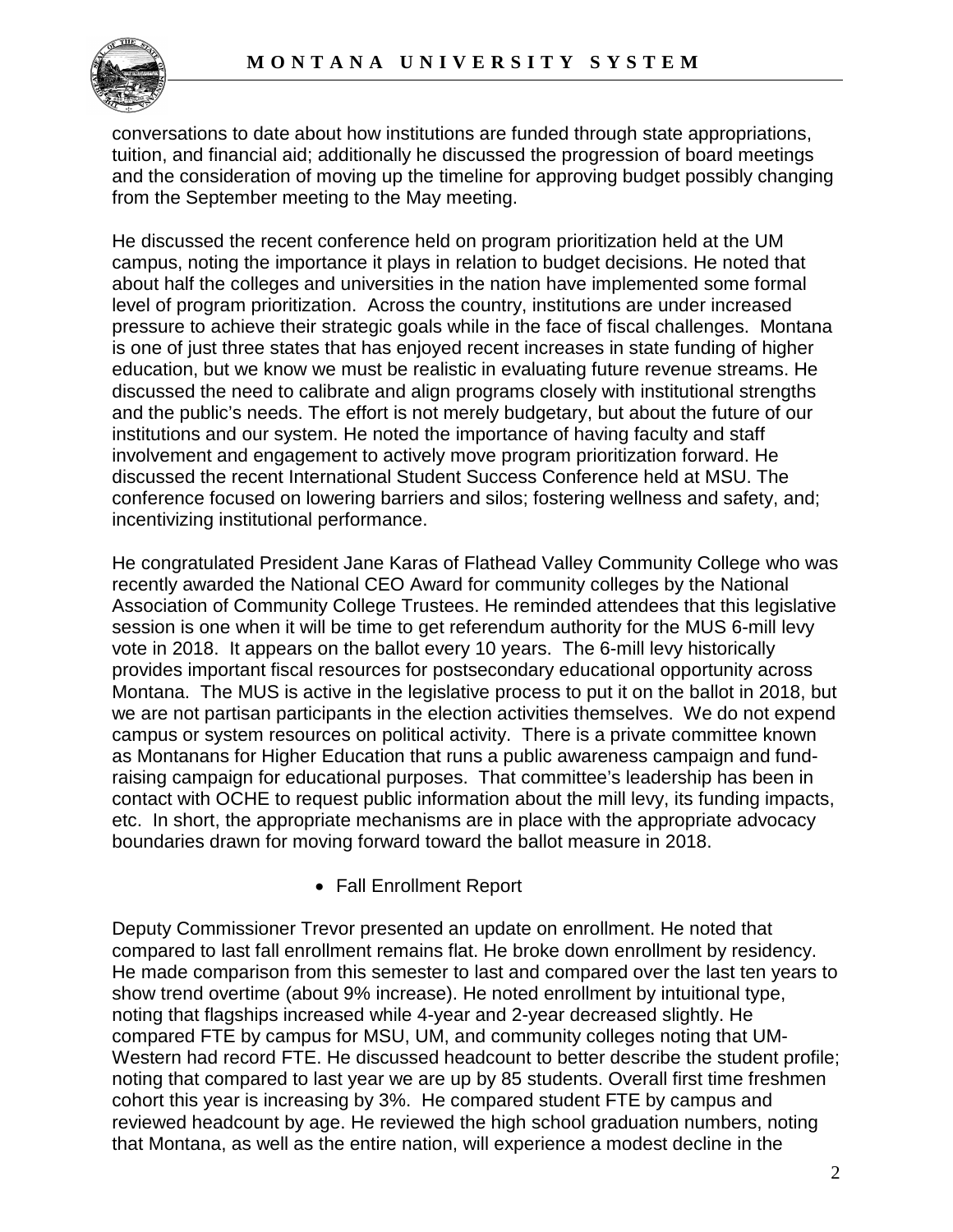

production of high school graduates due to a reduction in births in the wake of the Baby Boom Echo. He noted the new all-time high of 2,536 student that are involved in a dual enrollment course. He noted that another update on enrollment would follow at the end of spring semester. Discussion followed.

• Research Tour Report

Research Director Janelle Booth provided an update to the Board on the recent Research Tour, hosted on the MSU and UM campus in late September this year. Participants toured research labs and saw demonstrations of all 11 of the MREDI funded projects. She noted the variety of attendees as well as the inclusion of researchers, legislators, members of legislative services, regents and others present throughout the tour which allowed for networking and increased collaboration. Following the tour the MSTC committee met to review and discuss efforts to date. Director Booth reviewed the accountability metrics used for tracking these projects and measuring updates and successes. She noted that they are looking forward to presenting on their accountability before the legislature at this upcoming session. Discussion followed.

- Campus Reports (Linked to agenda)
- Other

Board Planning/Education: Need-based Financial Aid

Deputy Commissioner Trevor provided an update related to need-based aid. Needbased Aid is simply defined as financial aid that students receive if they have financial need. Financial need is determined by a formula: Cost of Attendance (COA) – Expected Family Contribution (EFC) = Financial Need. Information is collected from students through the Free Application of Federal Student Aid (FAFSA) and calculations are completed by financial aid offices. He discussed cost of attendance which includes: tuition & fees, room & board, books and supplies, as well as, other miscellaneous expenses. Expected family contribution (EFC) is calculated according to a formula established by law which includes family's taxed and untaxed income, assets, and benefits; family size and the number of family members who will attend college. He noted that students can't receive more need-based aid than the amount of their financial need.

He discussed the primary sources of aid including federal funds in the form of Pell grants, supplemental ed opportunity grants (SEOG), and work study in addition to state sources such as Montana higher education grants, Montana tuition assistance program, work-study, the Governor's scholarship and state SEOG match. He noted that the MUS relies predominately on Pell grants to support Need-based Aid. He discussed financial aid awarded across the MUS, noting this does not include loans; he provided a breakdown for 2015-16 showing that Montana received \$55M in Pell (Federal), \$41M from institutional waivers, \$32M from private intuitions/other, and \$4M from the state. He reviewed aid over the last 15 years noting a significant jump in 2008-2012 of increased Pell grants because students received more money and more students received Pell. He also stated that this increase is related to an increase in waivers. He then noted that in the MUS, Pell dollars have dropped in the last five years due to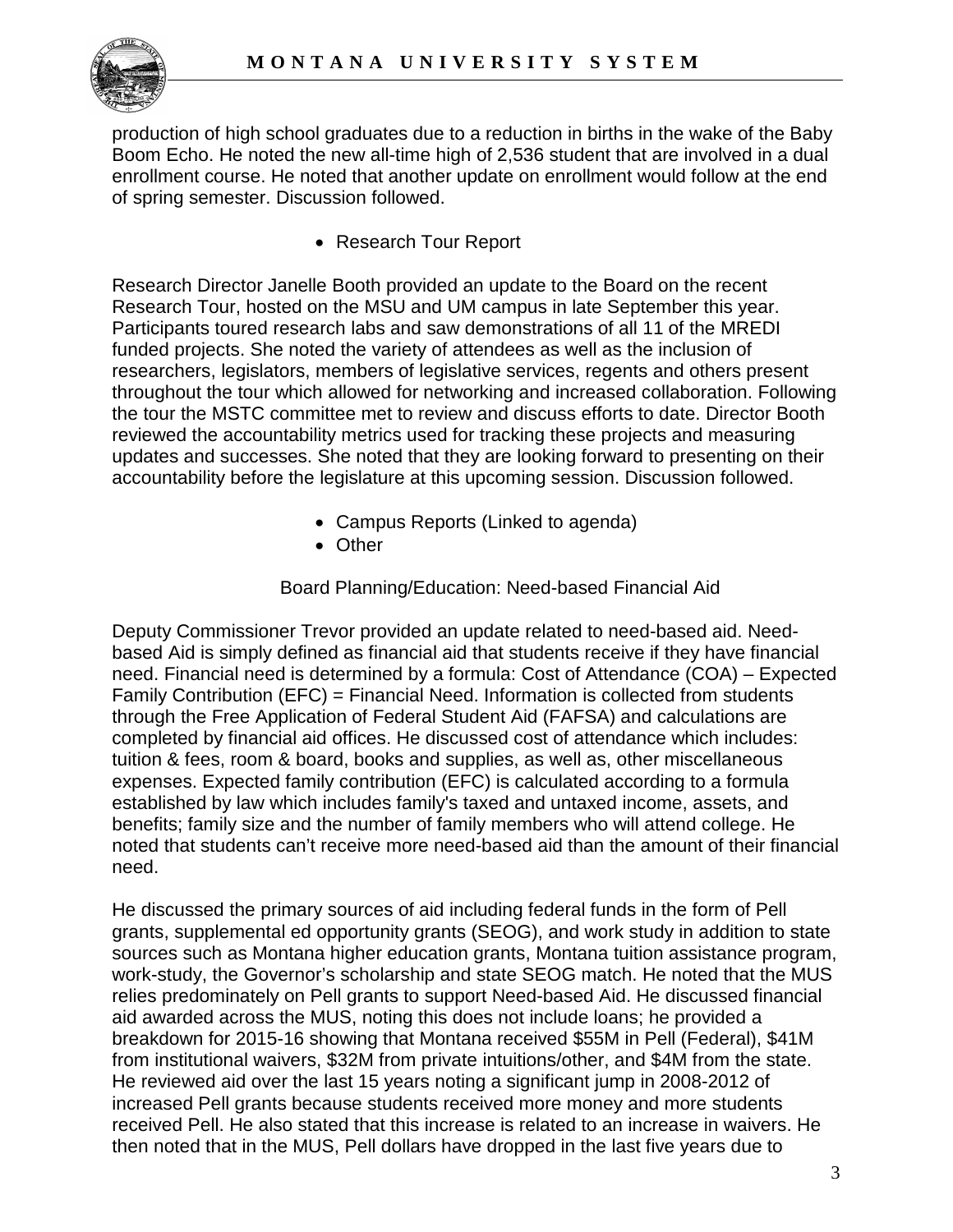

enrollment declines, enrollment mix, and program changes. State aid was also cut. He compared state funded need-based aid on the national level noting that Montana is low on the list at \$90 per student.

He discussed affordability indicators include: FTFT resident cohorts: first-time, full-time resident students entering the MUS in Fall semesters; Financial aid: all types of financial aid except loans, including all grants, scholarships, waivers, and work study; Lower income students: Pell grants are used as a proxy measure for low income. Overall 83% of Resident, 1st -time, FT students received aid at an average amount of \$4,300 for 2015-2016. Those who received need-based aid include 40% of FTFT residents. The average FTFT resident need-based aid recipient received a total of \$6,500 in aid for this year. He noted that tuition freezes have slowed the growth of tuition and fees. Financial aid amounts per student have experienced strong and steady growth. Tuition freezes and financial aid growth produced low net tuition & fees. He stated that overall net price has increased, largely driven by the cost of room and board. In relation to student loans, student loan debt grew from 2009 to 2014 and then leveled off. In addition a much higher percentage of lower income students rely on student loans. He noted that lower income students borrow over three times as much and their success rates related to retention and graduation lag over time. Discussion followed.

# Remarks by Governor Bullock (or Designee)

Ms. Siri Smillie provided an update to the Board on behalf of the Governor's Office. She discussed the proposed budget for the 2019 biennium released by Governor Bullock this week. The Governor is committed to living within our means and maintaining a healthy rainy day fund. This budget does that, while funding core services and making necessary investments in infrastructure, working families and education. Despite challenging revenue projections, the proposed budget for higher education remains very similar to the budget in the 2017 biennium. She noted that Romney hall is also currently included in the infrastructure proposal. The budget also includes investments in preschool, inflation for special education and efforts to increase broadband connectivity. She also noted the \$1 million funding proposal for a suicide prevention effort. She discussed the ApprenticeshipUSA grant which recently received the news in late October that Montana was awarded a \$1.3 million grant from the US Department of Labor to expand apprenticeship and create jobs. The funds will be targeted to expanding apprenticeship in high-demand industry sectors: healthcare, advanced manufacturing, energy, information technology, finance, and skilled trades.

# Remarks by Superintendent Juneau

Superintendent Juneau expressed her thanks to the Governor's Office and Office of the Commissioner of Higher Education for excellent and successfully partnerships over the years. She updated the board on the new federal education law, ESSA, she noted the work to date towards this effort for educators to better understand how that will work in Montana including discussions with the tribal community. She noted efforts and successes to date related to Indian Education for All program. The Montana College and Career Readiness standards commission which focuses on academic standards; this commission recently raised graduation standards. She discussed the evaluation of career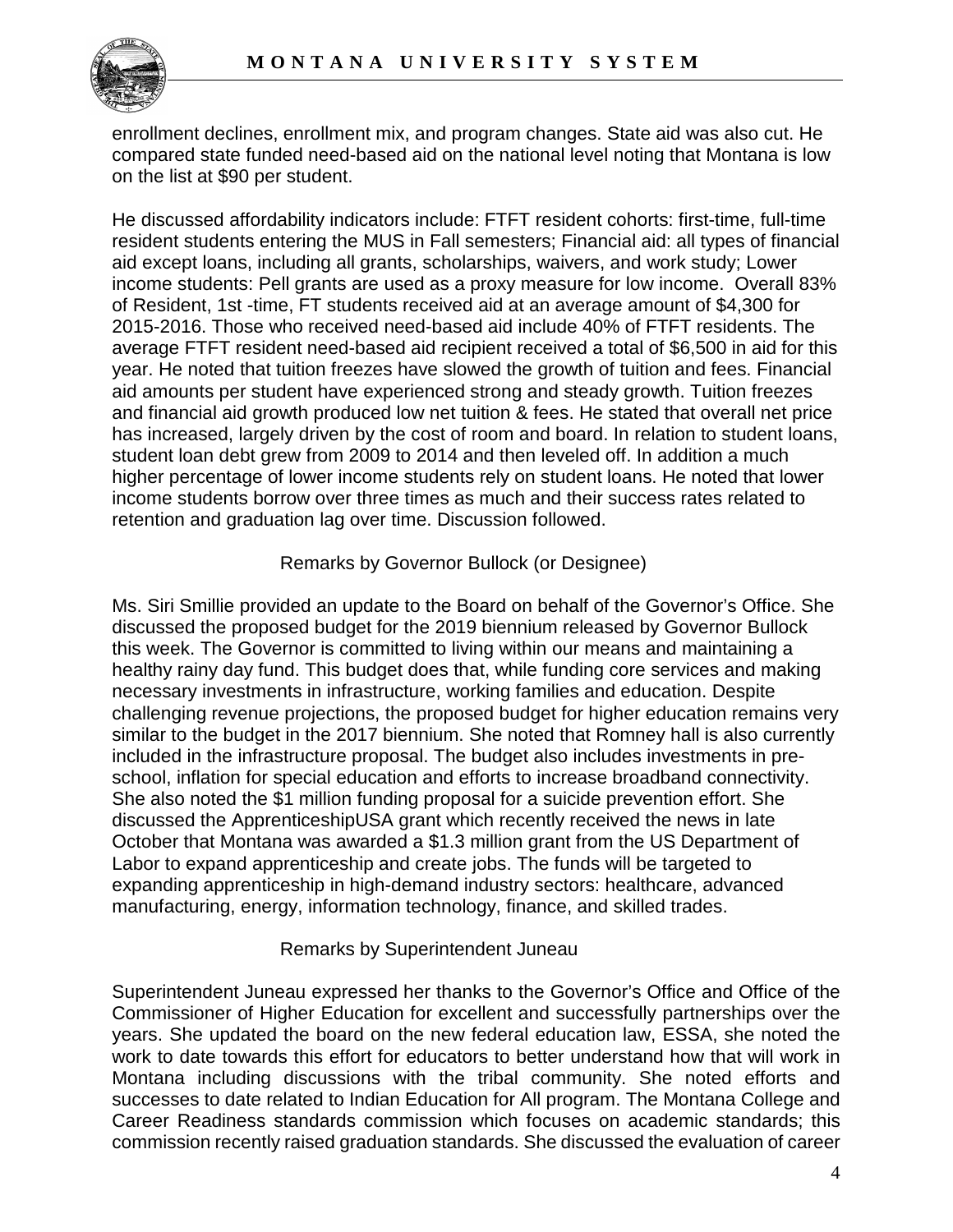

readiness and the development of a rubric to help students and teachers. She updated the board on Graduation Matters and the successes to date over the last few years and the 50 communities that are now engaged in this initiative. She noted the success associated with the 4<sup>th</sup> annual College Application Week event. She discussed the new incoming superintendent and plans to continue these efforts, partnerships, etc.

## What's Up in Missoula

Mr. Tom Stergios, ATG; Mr. Mark Thane, Superintendent of Missoula Schools; and Mr. James Grunke, President of Missoula Economic Partnership provided an update on their interactions and experiences with the University of Montana as representatives of the public/private sector in Missoula. Mr. Stergios discussed the collaboration between ATG and the University of Montana and successes to date. He noted that the majority of the staff are graduates of UM. He noted that ATG is a highly collaborative, training, team mentoring entity. He discussed the partnership with UM, noting that they bring in entire classes from UM to experience a day in the life at ATG; experiences systems and analysis designs. He noted the consulting 101 course and the importance for career readiness. In addition they serve as guest lectures assisting with MBA programs, MIS and computer science classes. In relation to the community there is the SpectrUM SOKS program which focuses on exposing girls and young women to technology.

Superintendent Thane discussed the bridge between K-12 and higher education within Missoula. He noted that there are currently 690 students in the Missoula public school system who are also taking college course credits. He recognized the partnerships with UM. He discussed the MCPS 21st Century model of Education and the identification of 4 quadrants and corresponding goals. He discussed the successful collaboration for grant support for SHAPE – Schools and Higher Education Advancing Public Education, noting that UM stepped up and offered to become the regional training hub for these initiatives.

Mr. Grunke discussed the dependence on a strong relationship with UM. He discussed the linkage between economic development and the University of Montana. One example was the Montanan's Start Up Challenge, hosted at UM but open for all students across the state. He discussed the benefits of serving on boards and committees both for UM and vice versa. He discussed the success behind the big data analytics program, Blackstone Launch Pad. He discussed the numerous partnerships and relationships with UM deans, faculty and staff for various initiatives. Discussion followed.

Administrative, Budget, & Audit Oversight Committee

# **CONSENT**

- a. Authorization to Expend Computer Fees; MSU-Bozeman *ITEM 173-2004- R1116*
- b. Authorization to Expend Reverted Appropriations Forestry and Conservation Experiment Station; UM-Missoula *ITEM 173-1002-R1116 | Attachment #1*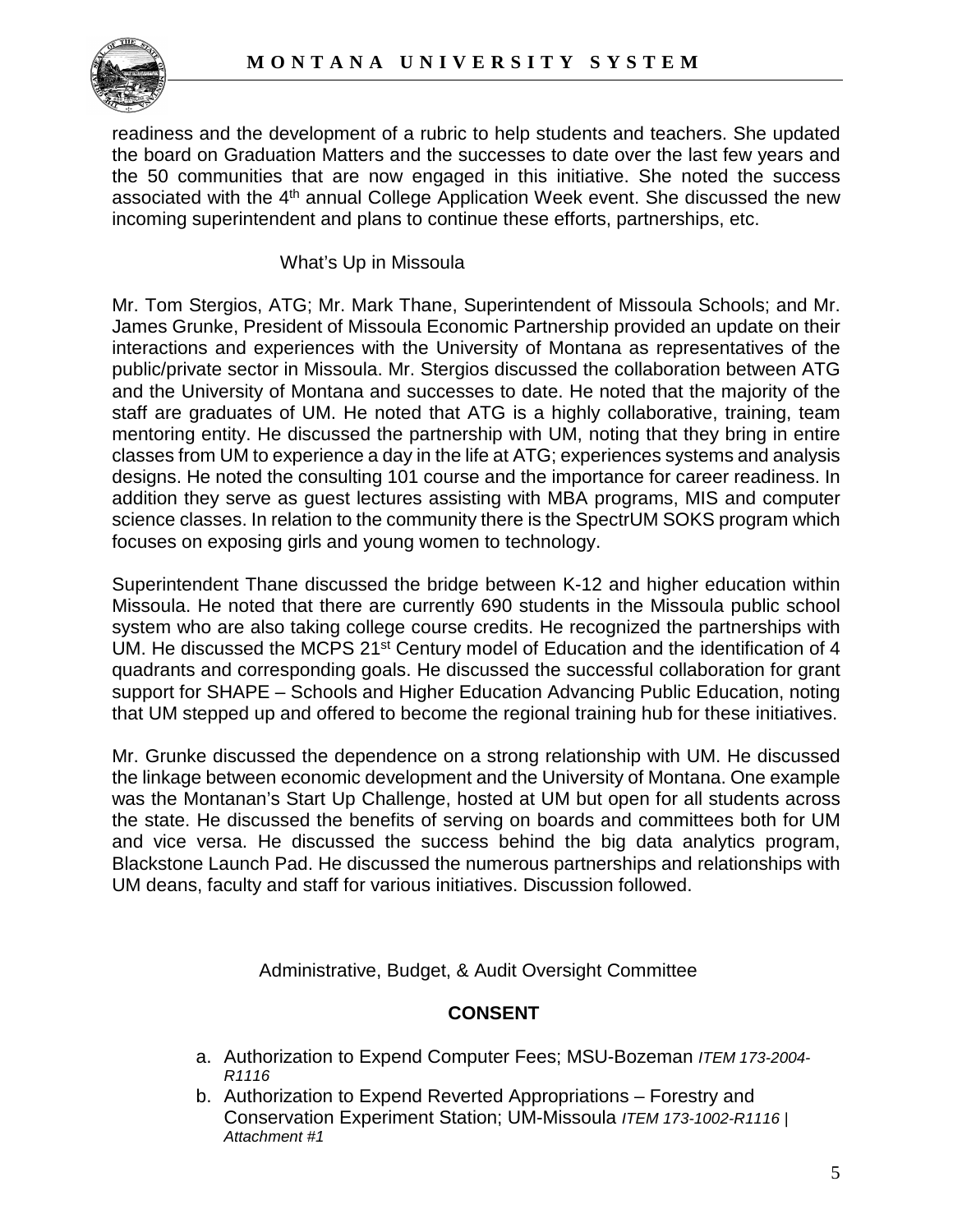

- c. Authorization to Execute Utility Easement between Missoula County Public Schools and the University of Montana-Missoula; UM-Missoula *ITEM 173-1003-R1116 | Attachment #1 | Attachment #2*
- d. Authorization for approval of Operating Agreement between Montana Tech of the University of Montana and the Montana Tech Foundation; MT-Tech *ITEM 173-1501-R1116 | Attachment #1*

# **ACTION**

a. Authorization to Re-name the College of Forestry and Conservation and the Global Leadership Initiative; UM-Missoula *ITEM 173-1004-R1116 | Attachment #1 | Attachment #2 | Attachment #3 | Attachment #4 | Attachment #5*

President Engstrom presented this request for the Board of Regents to authorize the University of Montana to name the College of Forestry and Conservation the W.A. Franke College of Forestry and Conservation, and the Global Leadership Initiative the Franke Global Leadership Initiative, in recognition of the generosity of the Franke family. Discussion followed.

> b. Authorization for Montana State University to enter into a Letter of Intent with the Montana State University-Innovation Campus (MSUIC) for future lease payments for applied research space; MSU-Bozeman *ITEM 173-2005- R1115*

MSU Vice President of Finance, Terry Leist and Vice President for Research and Economic Development Rene Rejio-Pera, presented this request for the Board of Regents to authorize Montana State University to enter into a Letter of Intent (LOI) for an off campus lease to facilitate infrastructure development of MSU Innovation Campus land and follow-on construction of an Applied Research Laboratory as a first step prior to coming back to the Board for lease approval under Board of Regents Policy 1003.6 (III) (B). Discussion followed.

# **INFORMATION**

a. UM Enrollment & Budget Update

Mr. Mike Reid, Vice President of Administration and Finance; Mr. Brock Tessman, Dean of the Davidson Honors College; Dr. Beverly Edmond, Interim Provost; and Dr. Tom Crady, Vice President for Enrollment and Student Affairs provided an update to the board related to challenges in enrollment and financial matters. President Engstrom noted that they are attacking these areas with renewed, increased focused noting the approach toward enrollment and increased focus on providing a customer-service approach to all student encounters to better address their needs. Vice President of Finance and Administration, Mike Reid discussed the operating budget, stating that the University is on track for the revenue projections used to develop the FY 17 budget. He discussed the strategic use of resources and funds to date noting that new initiatives are being introduced which may require internal shifting of funds. Efforts continue to reduce excess personnel costs including the faculty to staff ratio, currently in excess of 80%. Discussion followed.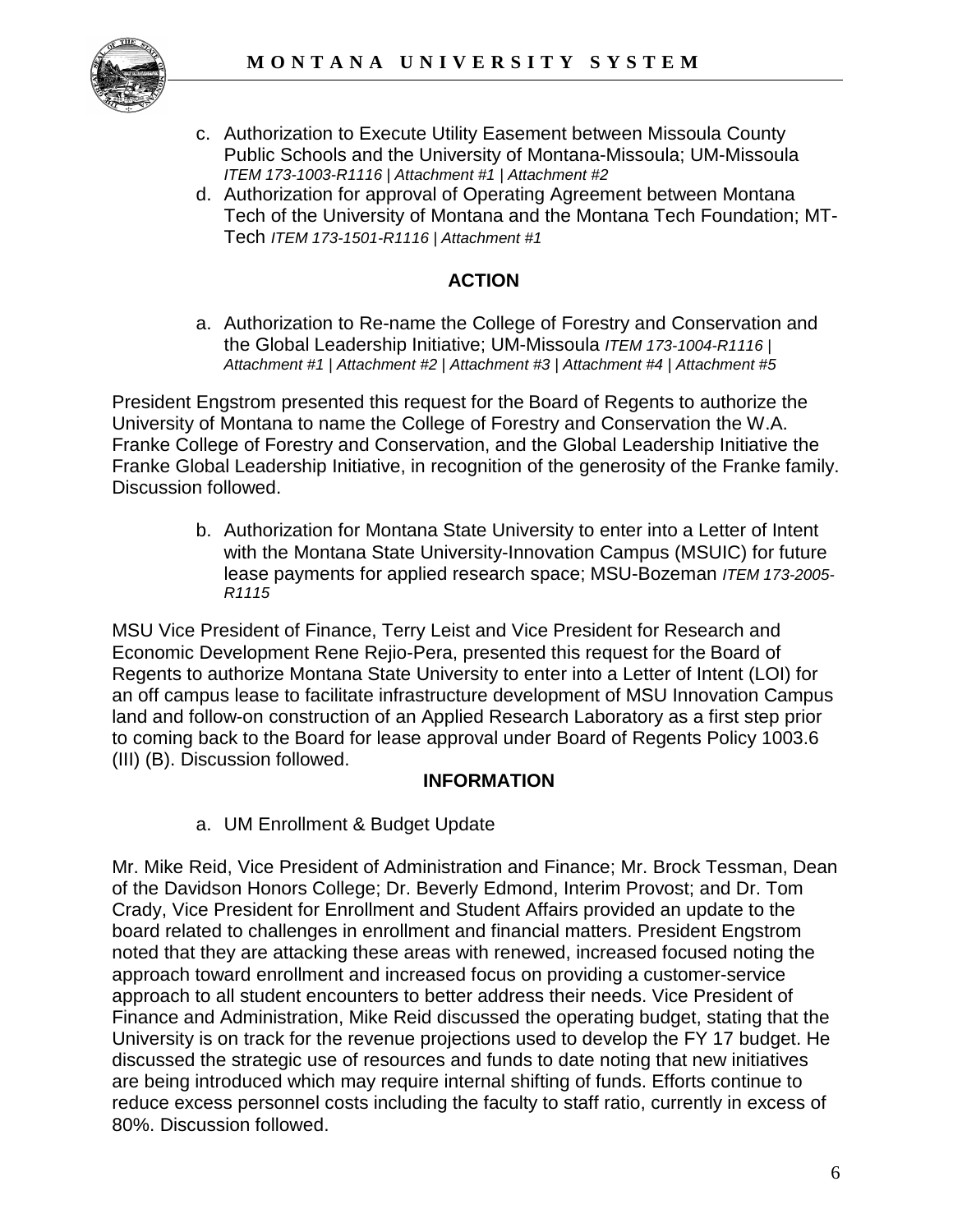

Vice President of Enrollment and Student Services, Dr. Tom Crady discussed the approach to enrollment; he conducted a review of financial aid and other areas related to student retention. To date he's created three phases to help change enrollment around. He discussed the processing of the internal admissions and the need to transition to a paperless office in that area. An application launch for the University of Montana will also be conducted to help alert parents and students that it's time to apply for college and to encourage them to apply to UM. He's taken steps to incentivize completion of these applications by granting priority-housing assignments, priority scholarships, etc. He described additional changes that have been made in attempt to give students better flexibility for payment and signing up of classes.

Dean of the Davidson Honors College, Brock Tessman spoke on behalf of the strategic planning coordinating council (SPCC). He provided background on the SPCC group, their core values and provided details about the process they are currently engaged in as well as their timeline. The group engaged in a rigorous analysis this fall by engaging students, faculty, staff and others. He noted that core values include Inclusivity, transparently. He stated that the group plans to have a prepared plan by April of 2017.

Interim Provost Beverly Edmond shared a few updates on current initiatives underway relative to academic programs. In AY 14-15 UM implemented a process to assess academic programs. This comprehensive assessment university-wide and resulted in a number of proposed actions; a number of which have been implemented, in the planning process or are under further review. This process set the stage for next steps which include academic program prioritization. A workshop was conducted at the UM campus this fall on the topic. The plan is to move forward with program prioritization, using the Dickenson model as the framework. Next steps including actively engaging the faculty and campus in conversations on how best to proceed. Listening sessions have been scheduled to help foster input and ideas. The approach to framing enrollment management has been established with a strong commitment to creating an environment for student success. Within academic affairs they are increasing their focus on matters related to retention, student assistance, and completion. She noted the recent participation in Complete College America (CCA) sponsored events including the co-requisite education workshop held on the MSU-Bozeman campus. Discussion followed.

# b. Shared Services Update

Mr. Ron Muffick, Director of Student Services, provided a brief update on the shared services initiative, a priority of the board of regents. He discussed the preliminary discussions with both MSU and UM Vice Presidents of Finance, noting that they have reached an agreement on general areas of potential collaboration and shared services. In addition, there is an agreement that all campuses must be involved in process. He discussed current examples of shared services across the system and progress to date. Next steps include: developing a Shared Services Task Force with representation from all campuses; define scope of shared services – system wide, MSU/UM and affiliates, campus level; identify specific areas with shared services potential; develop sub-groups with expertise in identified areas to determine feasibility; develop an analysis to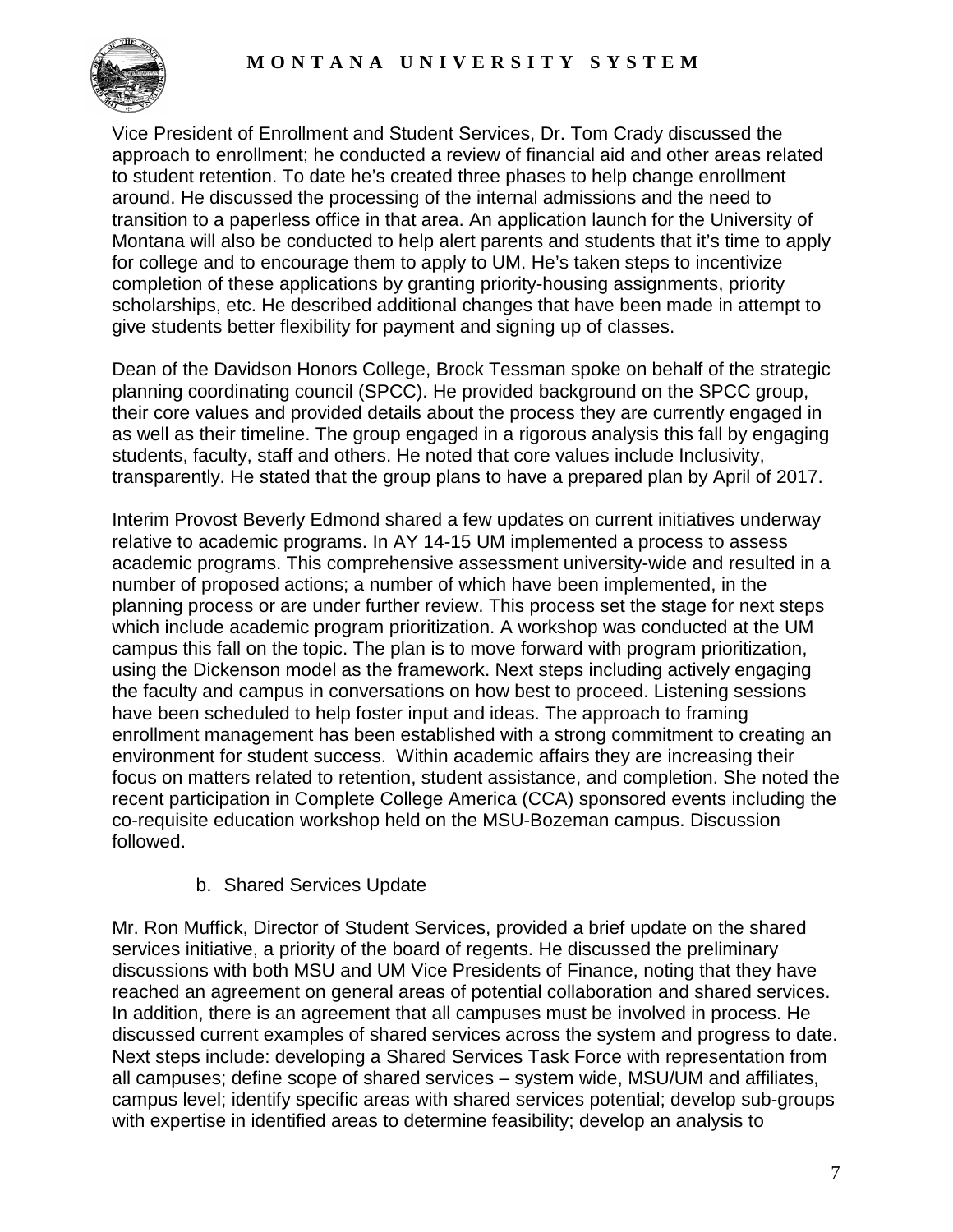

determine operational efficiencies and cost savings. Discussion followed.

c. Donor/Giving Policy Review

Mr. Chris Murray, President & CEO of the MSU Alumni Foundation, Ms. Cindy Williams, Vice President for Development of the UM Foundation; and Ms. Jamie Stanton, Chief Financial Officer for the UM Foundation provided an overview to the board. Regent Albrecht updated the board on the progress to date related to reviewing the policy and procedures in relation to naming and donor giving. She spoke to the importance of ensuring that naming related actions are evaluated for any unintended consequences and the need to make good decisions for longer-term positioning in order to optimize potential. She spoke to duration and the need to ensure specificity within agreements around naming nature of campus property in perpetuity with clear termination language. She noted considerations to limiting gifts and naming actions for those involved in elections or similar. She discussed the composition of foundation boards and the suggestion to including the president of the university. Panel members provided historical information in relation to both MSU and UM Foundations. They discussed the culture of philanthropy to date and discussed the return on investment (ROI) over the last four years. They discussed the sources of revenue which include fees on gifts and gifts managed as well as from direct support received from institutions. They discussed the process behind major gifts noting the gift pyramid breakdown. Discussion followed.

d. Governor's Budget

Commissioner Christian expressed his thanks to Governor Bullock and Budget Director, Dan Villa for the intactness of the budget for higher education.

- e. Audit Reports
	- UM Foundation -June 30, 2016-Unmodified (Clean) Opinion
	- UM-Western Foundation -June 30, 2016-Unmodified (Clean) Opinion
	- MSU-Billings foundation -June 30, 2016-Unmodified (Clean) Opinion
	- Montana Tech Foundation -June 30, 2016-Unmodified (Clean) Opinion
	- MSU Foundation June 30, 2016-Unmodified (Clean) Opinion
	- MSU Northern Foundation -June 30, 2016-Unmodified (Clean) Opinion
	- Dawson Community College-June 30, 2015-Unmodified (Clean) Opinion
	- Flathead Valley Community College-June 30, 2015-Unmodified (Clean) Opinion
	- Miles Community College-June 30, 2015-Unmodified (Clean) Opinion
	- MUS Self-Funded Workers' Compensation Program (Clean) Opinion-

Deputy Commissioner Jensen noted the audit reports from this summer. He noted all clean opinions, unmodified opinions for financial audits. Discussion followed.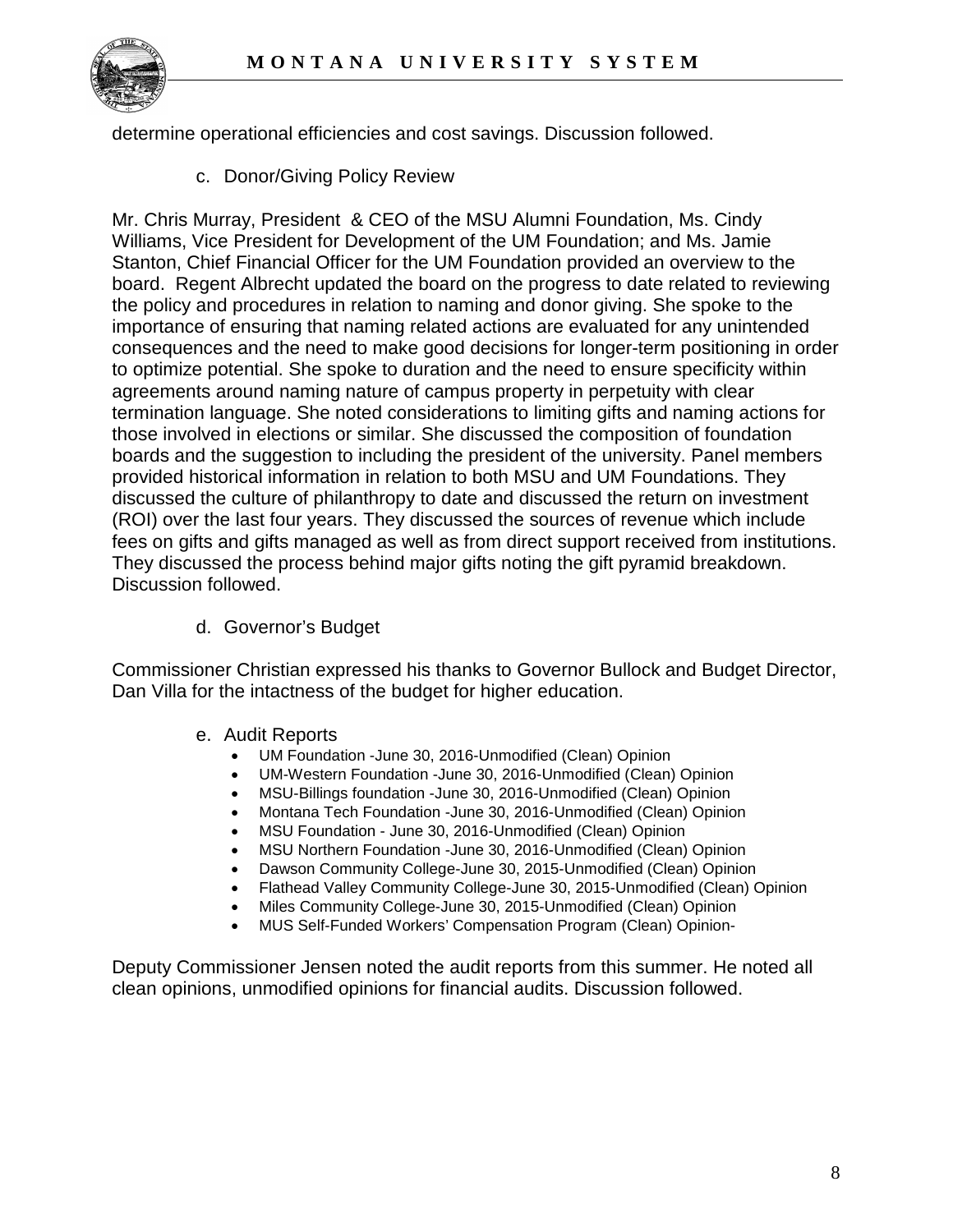

Staff and Compensation Committee

# **CONSENT**

# **Emeriti Faculty**

- a. Walker-Andrews; UM-Missoula *ITEM 173-1005-R1116*
- b. Parker; Montana Tech *ITEM 173-1502-R1116*
- c. Campbell; MSU-Bozeman *ITEM 173-2001-R1116*
- d. Schmitt; MSU-Bozeman *ITEM 173-2002-R1116*
- e. Carlsten; MSU-Bozeman *ITEM 173-2003-R1116*
- f. Wiatr; MSU Billings; *ITEM 173-2701-R1116*

## **ACTION**

a. Request for authorization for the appointment of Anya Jabour as a Regents Professor – University of Montana – Missoula; *ITEM 173-1001- R1116 | Attachment #1 | Attachment #2*

President Engstrom and Dean Comer presented the request for the Board to appoint Dr. Anya Jabour as a Regents Professor in recognition of her outstanding service to the University of Montana and in appreciation for her contribution to the field of history. Discussion followed.

The board voted as a committee of the whole. A motion for approval of action item a. Item 173-1001-R1116 was made by Regent Albrecht; motion passed 7-0.

> b. Revisions to BOR Personnel Policies 711.2, 702.5, and guidelines for nonbase performance and recruitment bonuses OCHE: *ITEM 173-102-R1116 | Attachment #1*

Deputy Commissioner Kevin McRae presented this request for the Montana Board of Regents to revise board policy 711.2, 702.5, and board-approved guidelines for contract administrative personnel, expanding options for multiyear contracts where prudent for employee recruitment, and raising the typical maximum for a performance or recruitment bonus by \$10,000 (from \$5,000 to \$15,000). Discussion followed.

#### Public Comment

*This portion of the meeting is time certain in that it will not end before 5:15pm*

Mr. John Deboer, Chair of Faculty Senate at UM, spoke to the struggles of enrollment and urged the board to consider the resource allocation and tuition differentials between UM and MSU-Bozeman.

Professor Doug Coffin of UM, spoke in support of taking action to support public education. He also discussed MTAP and potential funding and suggested amending Article X of the Montana Constitution and embed debt-free degrees and MTAP funding.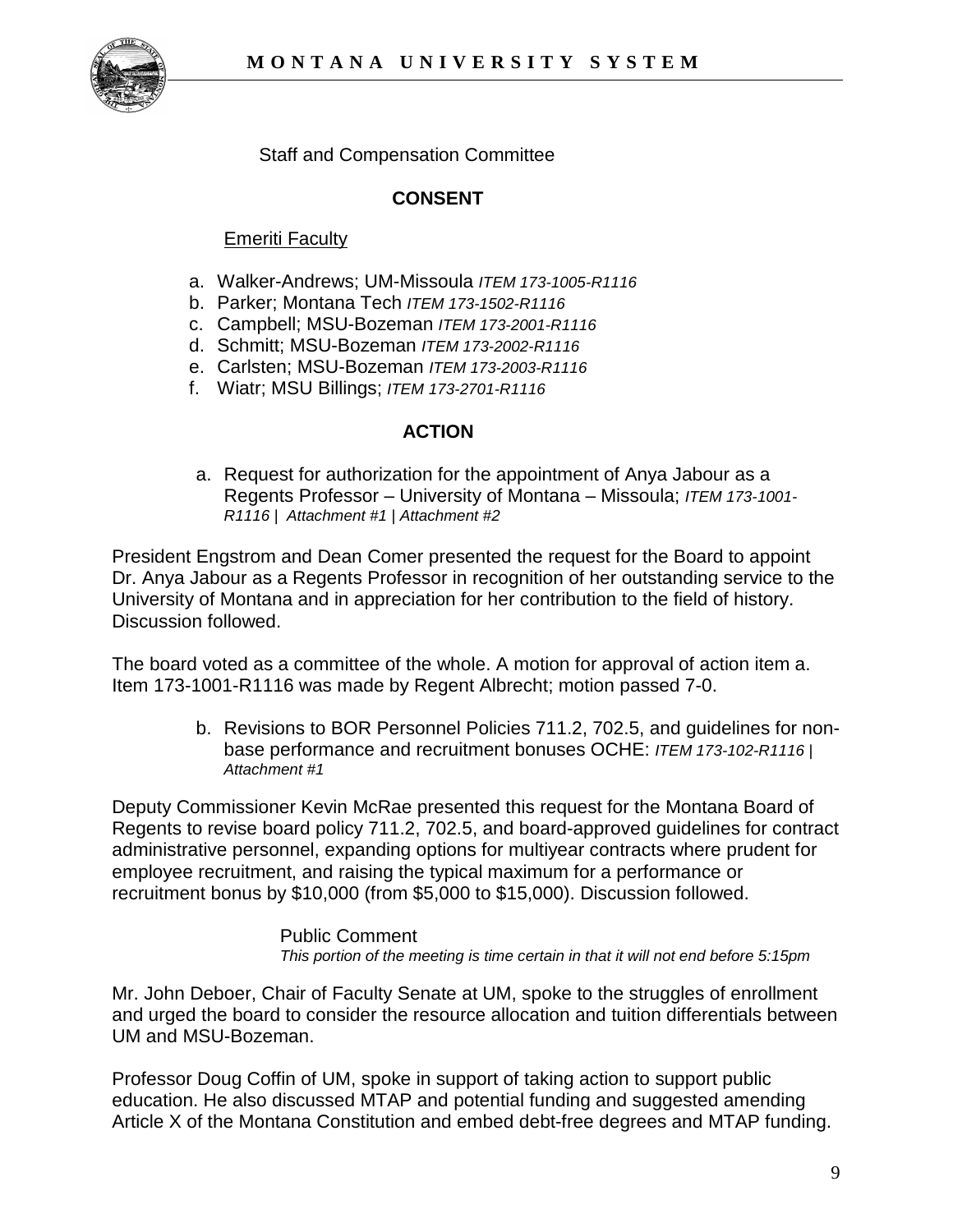

Dr. Michael Valentine spoke in support of redesigning the curriculum at UM to allow continued funding for the College of Humanities rather than continuing to cut funds.

Mr. Lewis Schneller spoke in concern about the deteriorating situation at UM including cuts to departments and many other areas across campus.

Ms. Joyce Brusin expressed her concern for the budget challenges at UM and spoke against the UM Administration's approach to fixing the situation and spoke to the lack of leadership.

Dr. Bill Reynolds spoke in support of President Engstrom and UM Administration in relation to enrollment and budget. He spoke in support of increased efforts related to recruiting.

Meeting Recessed at 5:32pm.

## **Friday, November 18th**

Board Reconvened at 8:26am

Senator John Tester spoke to the value of the MUS to the economy and future of Montana. He discussed the need for ensuring that higher education is affordable and accessible; he discussed the changes related to the FAFSA application. He discussed year-around PELL for students and his sponsoring of legislation to fund PELL grants year-around, including summer months to help increase time to completion.

Academic, Research and Student Affairs Committee

# **CONSENT**

a. Revision to Board Policy 301.1 – Admission Requirements for Undergraduates into Four-year University Programs *ITEM 173-101- R1116 | Attachment #1*

# **ACTION**

a. Honorary Doctorate; MSU *ITEM 173-2007-R1116*

President Cruzado presented this request, in recognition of many career achievements and the distinction brought to the Montana University System, the Board of Regents grants the Montana State University the authority to confer an Honorary Doctorate to Jim Hemmingway. Discussion followed.

b. Level II Executive Summary | *Supporting Documentation*

Academic Policy Specialist Ms. Elizabeth Ternes spoke to the process related to these submissions. She spoke to each request from the following campuses: FVCC and MSU-Bozeman. Discussion followed. Chair Tuss requested a segregation of Item 173-2012- R1116, Western Lands & Peoples Humanities Center for separate voting.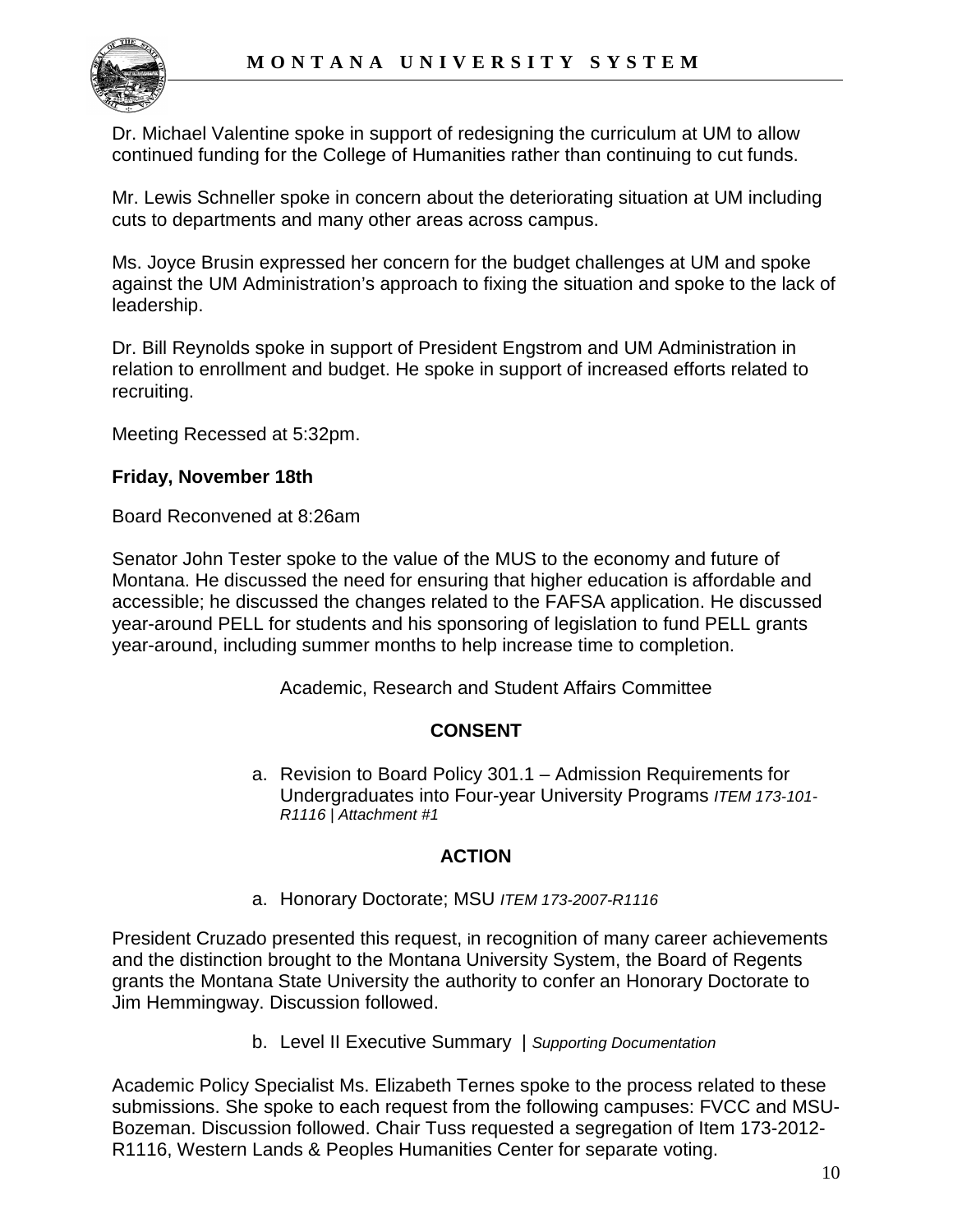

# **INFORMATION**

a. Rural Educator Taskforce State Update *Attachment #1*

Director of American Indian/Minority Achievement and K-12 Partnerships, Angela McLean; Alison Harmon, MSU; Dennis Parman, Montana Rural Education Association; and Dr. Roberta Evans of the University of Montana provided an update to the board. They reiterated the goals of the taskforce which include: gather existing data to guide decision making; align preK-12 and university teacher education programs; strengthen key stakeholder partnerships and propose short and long term solutions to mitigate needs of schools across Montana. Director McLean stated that the taskforce has convened three times and subcommittees have been formed to help address data collection and short term efforts. Significant data has been collected from campuses within the Montana University System in the areas of student-teacher placement. Additionally, a sub-group of the taskforce met to determine how to mitigate short-term teacher shortages in rural schools. Next steps of the taskforce will be to determine how to provide more programming online; grow an educator pipeline using educator prep classes and dual enrollment and bring it to scale; and determine how our campuses can work with School Administrators of Montana, MREA and MEA-MFT to support newly hired teachers. Discussion followed.

b. Level I Memorandums (August and September)

Regent Sheehy discussed the process behind these approvals; noting that they include minor changes and are approved at the Commissioner's Office via direction of the board.

c. Intent to Plan Proposals (August and September)

Academic Program Specialist Elizabeth Ternes noted the programs listed below are under development and have completed the necessary intent to plan documentation. Discussion followed.

#### **Programs Under Development**

(Completed Intent to Plans)

## **Submitted September 2016 - Expiration May 2018**

#### **Montana State University-Northern**

[BS Emergency Medical Services](http://mus.edu/che/arsa/IntenttoPlan/2016/MSUN/I2P_MSUN_Sept2016_BSEM.pdf)

#### **Submitted August 2016 - Expiration April 2018**

**University of Montana**

[DPT-MPH Dual Degree](http://mus.edu/che/arsa/IntenttoPlan/2016/UM/I2P_UM_Aug2016_DPT-MPHDualDegree.pdf)

[Pharmaceutical Sciences BS](http://mus.edu/che/arsa/IntenttoPlan/2016/UM/I2P_UM_Aug2016_PharmaceuticalSciencesBS.pdf)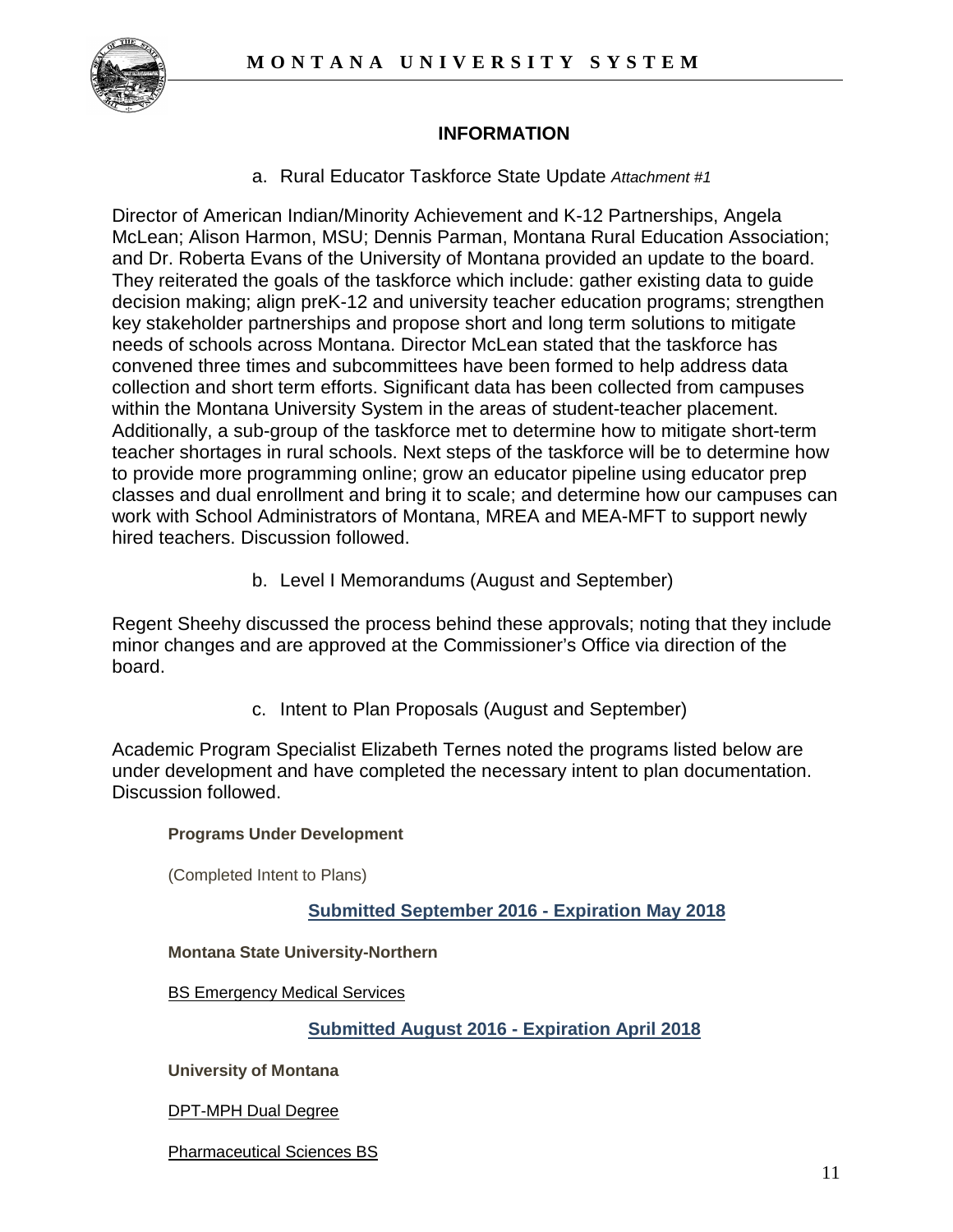

#### PharmD [MPH Dual Degree](http://mus.edu/che/arsa/IntenttoPlan/2016/UM/I2P_UM_Aug2016_PharmDMPHDualDegree.pdf)

[PharmD MS Dual Degree](http://mus.edu/che/arsa/IntenttoPlan/2016/UM/I2P_UM_Aug2016_PharmDMSDualDegree.pdf)

**University of Montana-Western**

[Glass Program](http://mus.edu/che/arsa/IntenttoPlan/2016/UMW/I2P_UMW_Aug2016_Glass%20Program.pdf)

**Montana State University-Bozeman**

[MS In Data Science](http://mus.edu/che/arsa/IntenttoPlan/2016/MSU/I2P_MSU_Aug2016_MSDataScience.pdf)

**[BA in Computer Science](http://mus.edu/che/arsa/IntenttoPlan/2016/MSU/I2P_MSU_Aug2016_ComputerScienceBA.pdf)** 

**Montana State University-Billings**

[MS in Occupational Therapy](http://mus.edu/che/arsa/IntenttoPlan/2016/MSUB/I2P_%20MSUB_Aug2016_MSOT.pdf)

#### **Submitted July 2016 - Expiration March 2018**

**University of Montana**

[Center for Enterprise and Executive Development](http://mus.edu/che/arsa/IntenttoPlan/2016/UM/I2P_UM_July2016_CenterforEnterpriseandExecutiveDevelopment.pdf)

**Montana State University-Bozeman**

[BS Environmental Engineering](http://mus.edu/che/arsa/IntenttoPlan/2016/MSU/I2P_MSU_July2016_BSEnvironmentalEngineering.pdf)

[Western Lands and Peoples Center](http://mus.edu/che/arsa/IntenttoPlan/2016/MSU/I2P_MSU_July2016_WesternLandsandPeoplesCenter.pdf)

#### **Submitted June 2016 - Expiration February 2018**

**University of Montana**

[Data Science MS](http://mus.edu/che/arsa/IntenttoPlan/2016/UM/I2P_UM_June2016_Data%20Science%20MS.pdf)

[Computer Science Teaching minor](http://mus.edu/che/arsa/IntenttoPlan/2016/UM/I2P_UM_June2016_ComputerSci%20Teaching%20Minor.pdf)

[Community Health & Prevention Science option in MPH](http://mus.edu/che/arsa/IntenttoPlan/2016/UM/I2P_UM_June2016_Comm%20Health%20Prev%20Sci%20option%20MPH.pdf)

[Occupational Therapy MS/OT](http://mus.edu/che/arsa/IntenttoPlan/2016/UM/I2P_UM_June2016_Occupational%20Therapy.pdf)

[MBA/MPA Joint Degree](http://mus.edu/che/arsa/IntenttoPlan/2016/UM/I2P_UM_June2016_MPA-MBA.pdf)

[Medical Claims Specialist CTS -](http://mus.edu/che/arsa/IntenttoPlan/2016/UM/I2P_UM_June2016_Medical%20Claims%20Specialist%20CTS.pdf) Missoula College

**Montana State University-Bozeman**

[BS Landscape Architecture](http://mus.edu/che/arsa/IntenttoPlan/2016/MSU/I2P_MSU_June2016_BS%20Landscape%20Architecture.pdf)

[Gradate Certificate-Culturally and Linguistically Diverse Education](http://mus.edu/che/arsa/IntenttoPlan/2016/MSU/I2P_MSU_June%202016_GradCert%20Cul&Ling%20Diverse%20Ed.pdf)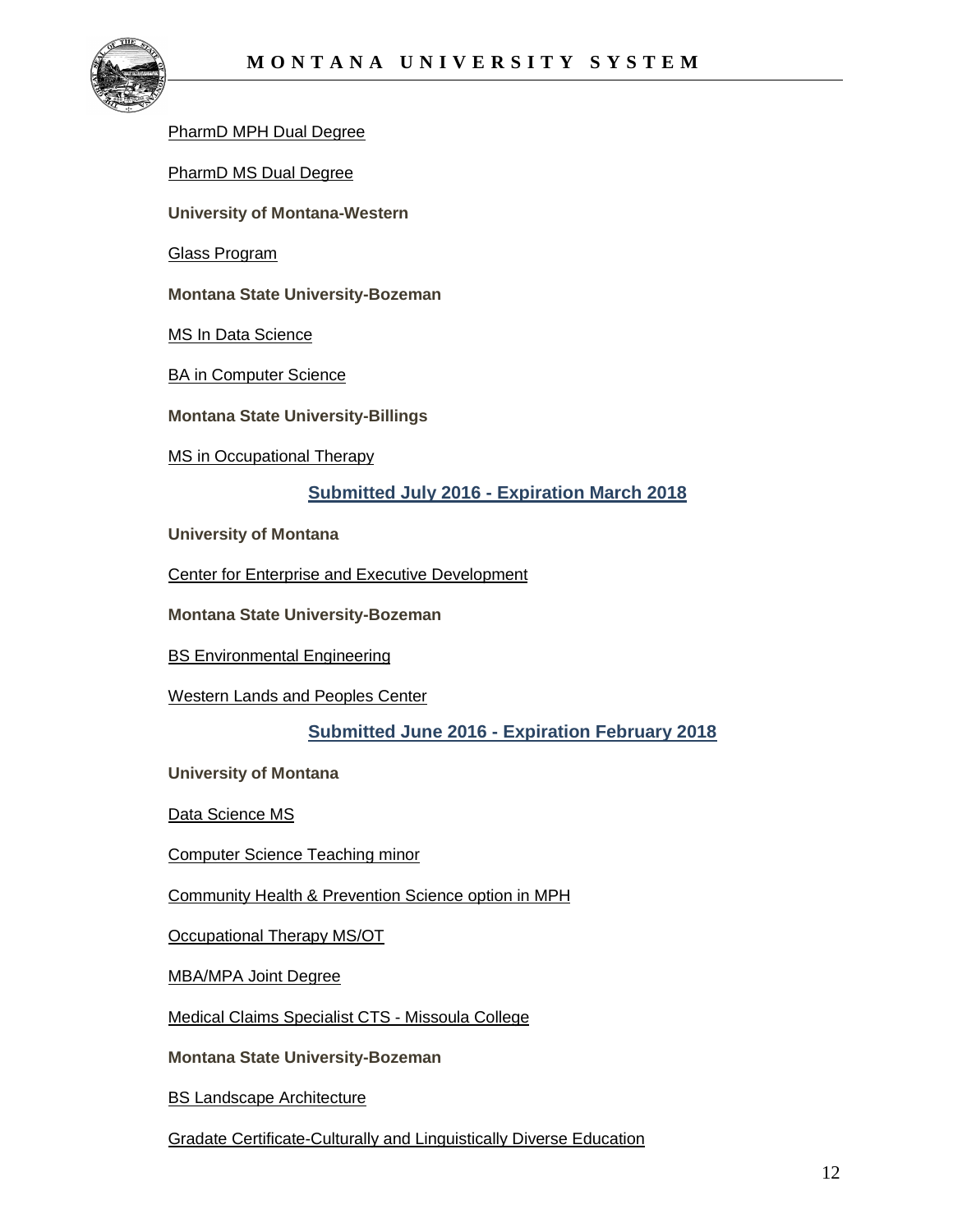

[PhD in Statistics-Statistics Education Specialization](http://mus.edu/che/arsa/IntenttoPlan/2016/MSU/I2P_MSU_June2016_PhD%20Statistics%20Stats%20Ed.pdf)

[Pollinator Health Center](http://mus.edu/che/arsa/IntenttoPlan/2016/MSU/I2P_MSU_June2016_Pollinator%20Health%20Center.pdf)

**Montana State University-Northern**

[College of Health Sciences](http://mus.edu/che/arsa/IntenttoPlan/2016/MSUN/I2P_MSUN_June2016_College%20of%20Health%20Sciences.pdf)

#### **Submitted May 2016 - Expiration January 2018**

**Flathead Valley Community College**

[Programing and Game Development \(AAS\)](http://mus.edu/che/arsa/IntenttoPlan/2016/FVCC/I2P_FVCC_May2016_Programming_Game_Development.pdf)

[Medical Lab Technician \(AAS\)](http://mus.edu/che/arsa/IntenttoPlan/2016/FVCC/I2P_FVCC_May2016_Medical_Lab_Tech.pdf)

[Automotive Service Technician \(certificate\)](http://mus.edu/che/arsa/IntenttoPlan/2016/FVCC/I2P_FVCC_May2016_Automotive_Tech.pdf)

**Montana State University-Bozeman**

[Biomedical Engineering \(minor\)](http://mus.edu/che/arsa/IntenttoPlan/2016/MSU/I2P_MSU_May2016_Minor_Biomedical_Eng.pdf)

- c. Academic Program Reviews
	- MSU Bozeman
	- MSU Billings
	- MSU Northern
	- •Great Falls College MSU
	- •UM Missoula
	- MT Tech of UM
	- •UM Western
	- •Helena College

Regent Sheehy spoke to the BOR policy 303.3 which requires each campus to review all programs at least once every seven years. Each campus will report the results of its internal program review, for the preceding year, at the November meeting of the Montana Board of Regents. These reports focus especially on the decisions associated with the future of each program, following its review. The report submitted includes graduation numbers and student major numbers for each of the last seven years for every program under review behind academic program reviews.

Two-Year and Community College Committee

## **INFORMATION**

a. HealthCARE Montana Mid-Grant Report *Attachment #1 | Video*

TAACCCT IV Project Director Kaye Norris and Dean of Missoula College Shannon O'Brien provided a brief update on this grant. They reiterated that this is a \$15 million dollar grant provided by the US Department of Labor in 2014 to Missoula College. They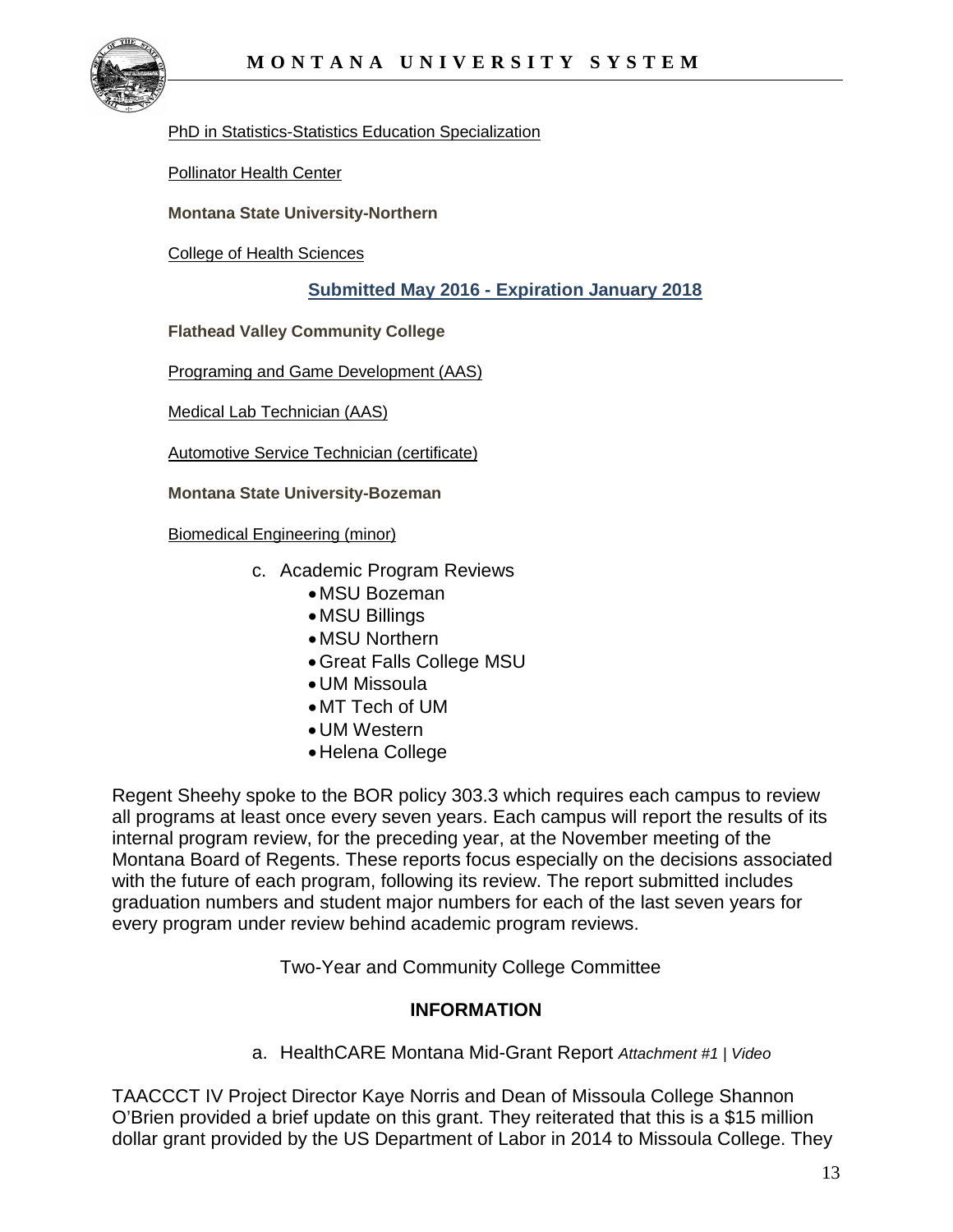

noted successes to date including: HealthCARE Montana has directly served over 1,700 students with a total of over 5,000 students enrolled in healthcare courses (including pre-requisites); Faculty from 15 campuses representing 155 healthcare programs and over 200 industry representatives are working together to address healthcare workforce shortages; and Healthcare curriculum has been reformed to meet rapidly evolving healthcare needs. Next steps include: Allied Health Core Curriculum of common foundational and core competencies will be offered via distance delivery; Math requirements will be streamlined across allied health and nursing programs and across colleges; Anatomy and Physiology requirements will be streamlined across allied health and nursing programs and across colleges; Certified Nurse Assistant online training developed to meet workforce needs in Northeast and Eastern Montana, to be delivered through Montana Health Network in Miles City starting in early 2017; 5 Certified Nurse Assistant specialties that can be implemented online and in conjunction with a MT DLI Apprenticeship will provide opportunity for educational advancement and increased wages. Discussion followed.

b. Montana Co-Requisite Design Summit Report

Compliance and Workforce Analyst Erik Rose provided a brief update to the board. It was noted that this is a high priority of the board and the goal for state wide implementation is 2018. He explained that co-requisite design is a way to develop remediation programs, more successfully. It places students into college level gateway courses while provided them supplemental support which is sequenced to be aligned with the college level course. He noted that this approach also occurs in other states across the nation and discussed the success of the program in other states. He noted the recently convened Montana Co-requisite Design Academy that was held at MSU Bozeman and focused on Montana's ongoing efforts in developmental education reform. Each MUS institution worked as a team to discuss, design, identify challenges, craft solutions, and form plans to move forward with implementation. CCA brought in five content experts from states that have successfully scaled co-requisite remediation, who provided valuable insight regarding the design process as well as answering questions. Every institutional team created a work plan that includes specific actions to achieve campus-specific goals pertaining to scaling co-requisite remediation. Discussion followed.

> c. Interagency Collaboration (MUS, OPI, MTDLI, Governor's Office): The Path to Career Readiness in Montana

Commissioner Christian spoke to successful collaboration across the MUS, OPI, MTDLI and the Governor's Office. Compliance and Workforce Analyst Erik Rose explained the grant offered by JPMorgan Chase dedicated \$35 million of funding to lead the New Skills for Youth grant opportunity for states. New Skills for Youth gave every state the opportunity to apply for significant grants that will help turn their bold visions for improving career readiness in K-12 education into a reality. This initiative consists of two phases: a six month plan design, development, and early implementation phase, and a three year implementation phase. The goals of this grant include: to dramatically increase the number of students who successfully complete career pathways that begin in secondary school and culminate in postsecondary degrees and/or industry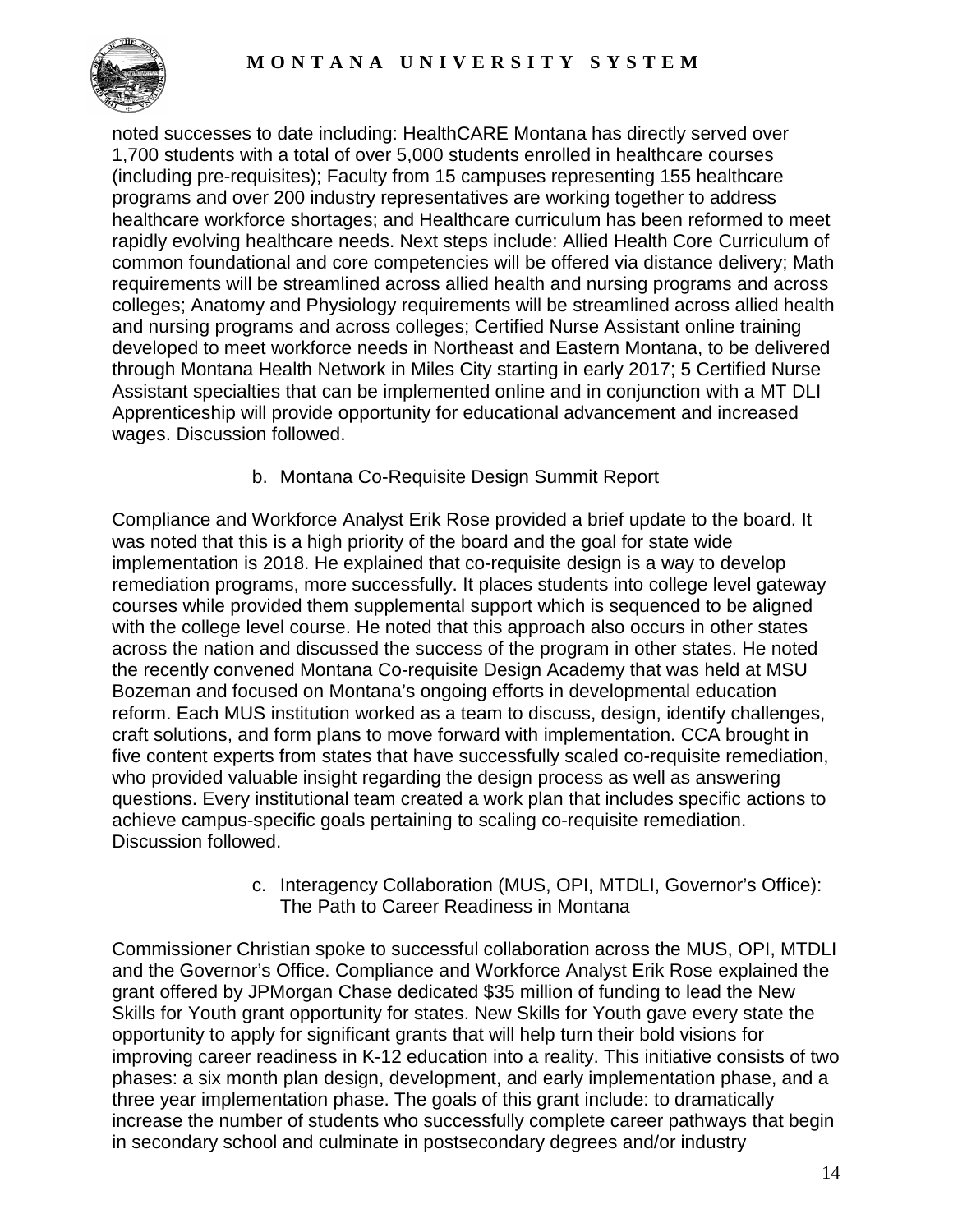

credentials with labor market value; and to develop transformational approaches to the design and implementation of programs and policies to increase students' careerreadiness in a cohort of leading states and disseminate lessons learned to the rest of the country. Montana was 1 of 20 states who received stage 1 funding and after a successful presentation in Washington D.C. was approved for stage 2 also. Because Montana is facing a significant healthcare worker shortage, particularly in rural areas, the initial focus of Montana's initiative is to expand access to the Health Science career pathways and to identify ways to significantly increase the number of high school students who complete a pathway, finish a certificate or degree program, and enter a career in a health-related field. Montana will use the success of these strategies as a model to expand access and increase completion of career pathways in at least two other high demand fields. The proposed fields are Information Technology, Advanced Manufacturing and Business Management/Entrepreneurship. Discussion followed.

Committee Reports & Action

# **Administrative, Budget, & Audit Oversight Committee**

# **CONSENT**

- a. Authorization to Expend Computer Fees; MSU-Bozeman *ITEM 173- 2004-R1116*
- b. Authorization to Expend Reverted Appropriations Forestry and Conservation Experiment Station; UM-Missoula *ITEM 173-1002-R1116 | Attachment #1*
- c. Authorization to Execute Utility Easement between Missoula County Public Schools and the University of Montana-Missoula; UM-Missoula *ITEM 173-1003-R1116 | Attachment #1 | Attachment #2*
- d. Authorization for approval of Operating Agreement between Montana Tech of the University of Montana and the Montana Tech Foundation; MT-Tech *ITEM 173-1501-R1116 | Attachment #1*

Motion for approval of consent agenda items a-e. was made by Regent Sheehy. Motion passed 7-0.

# **ACTION**

a. Authorization to Re-name the College of Forestry and Conservation and the Global Leadership Initiative; UM-Missoula *ITEM 173-1004-R1116 | Attachment #1 | Attachment #2 | Attachment #3 | Attachment #4 | Attachment #5*

A motion for approval of action item a. Item 173-1004-R1116 was made by Regent Johnstone. Motion passed 7-0.

> b. Authorization for Montana State University to enter into a Letter of Intent with the Montana State University-Innovation Campus (MSUIC) for future lease payments for applied research space; MSU-Bozeman *[ITEM 173-2005-](http://mus.edu/board/meetings/2016/Nov2016/AdminBudget/173-2005-R1115.pdf) [R1115](http://mus.edu/board/meetings/2016/Nov2016/AdminBudget/173-2005-R1115.pdf)*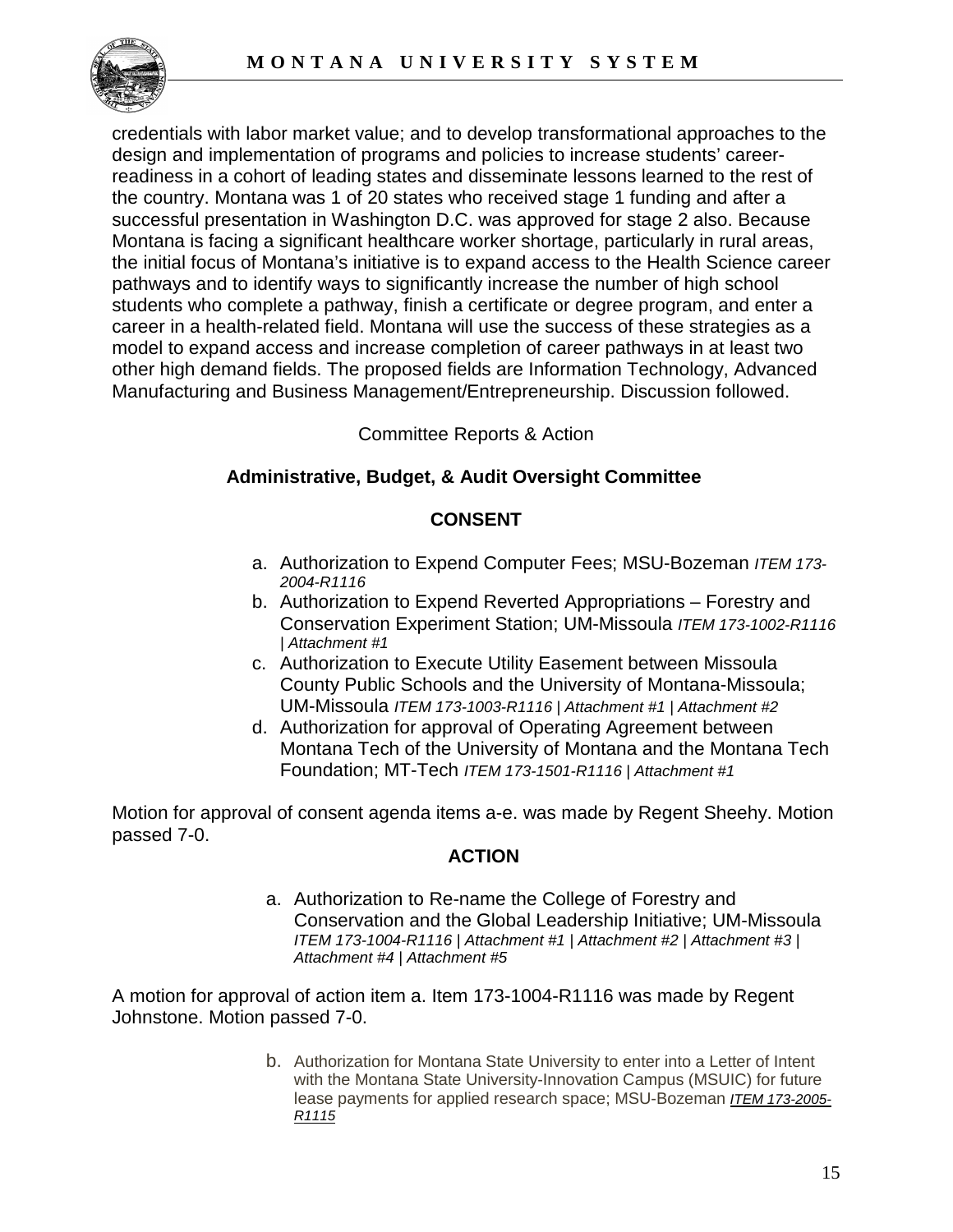

A motion for approval of action item b. Item 173-2005-R1116 was made by Regent Albrecht. Motion passed 7-0.

## **Staff and Compensation Committee**

# **CONSENT**

## Emeriti Faculty

- a. Walker-Andrews; UM-Missoula *ITEM 173-1005-R1116*
- b. Parker; Montana Tech *ITEM 173-1502-R1116*
- c. Campbell; MSU-Bozeman *ITEM 173-2001-R1116*
- d. Schmitt; MSU-Bozeman *ITEM 173-2002-R1116*
- e. Carlsten; MSU-Bozeman *ITEM 173-2003-R1116*
- f. Wiatr; MSU Billings; *ITEM 173-2701-R1116*

A motion for approval of the consent agenda, items a. – f. was made by Regent Sheehy. Motion passed 7-0.

## **ACTION**

a. Request for authorization for the appointment of Anya Jabour as a Regents Professor – University of Montana – Missoula; *ITEM 173-1001-R1116 | Attachment #1 | Attachment #2*

The board voted on action item a. Item 173-1001-R1116 on November 17, 2016 as a committee of the whole. A motion was made by Regent Albrecht; motion passed 7-0.

b. Revisions to BOR Personnel Policies 711.2, 702.5, and guidelines for nonbase performance and recruitment bonuses OCHE: *ITEM 173-102-R1116 | Attachment #1*

A motion for approval of action item b. Item 173-102-R1116 was made by Regent Johnstone. Motion passed 7-0.

## **Academic, Research and Student Affairs Committee**

## **CONSENT**

a. Revision to Board Policy 301.1 – Admission Requirements for Undergraduates into Four-year University Programs *ITEM 173-101- R1116 | Attachment #1*

A motion for approval of the consent agenda, Item 173-101-R1116 was made by Regent Albrecht. Motion passed 7-0.

## **ACTION**

a. Honorary Doctorate; MSU *ITEM 173-2007-R1116*